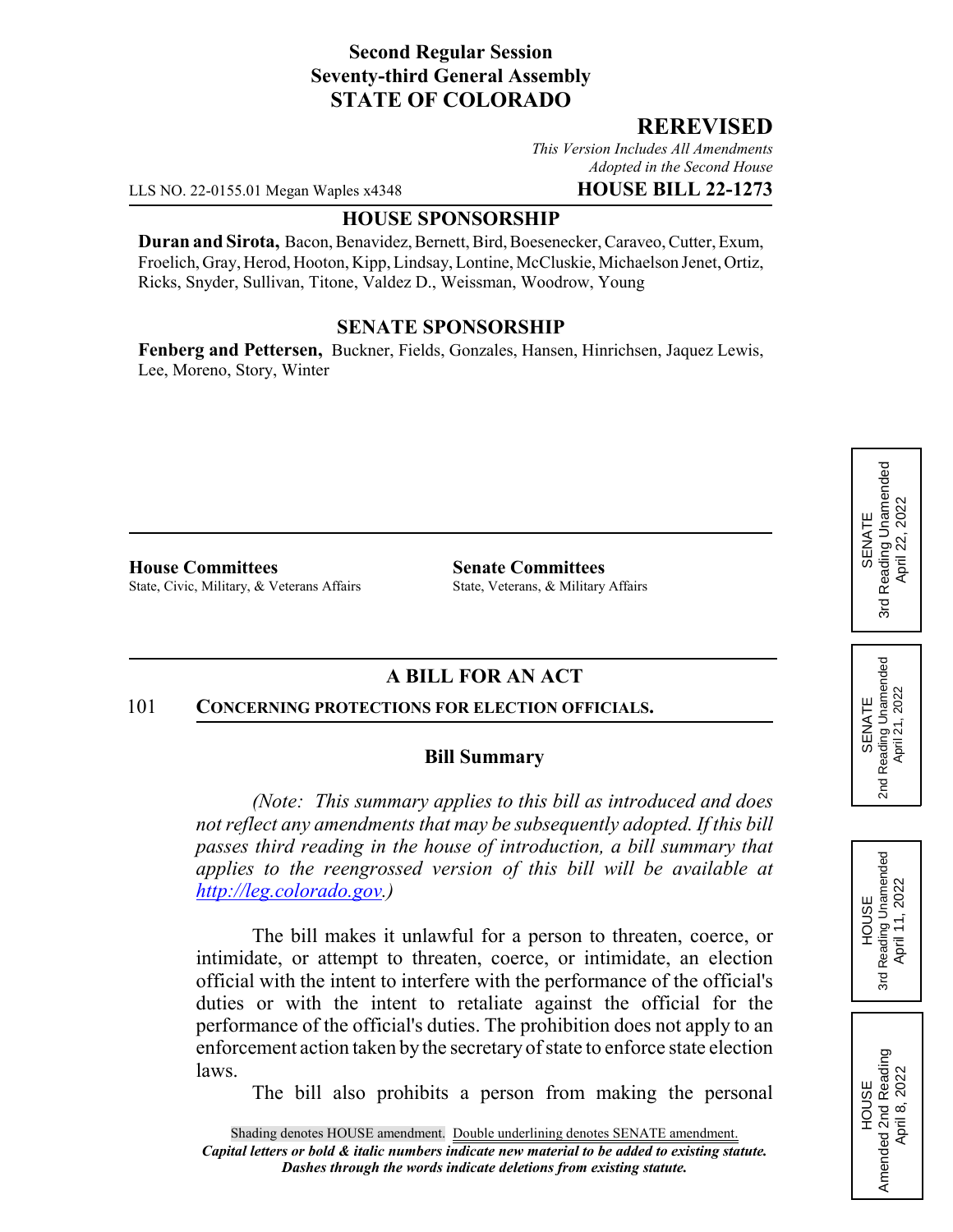information of an election official or an election official's immediate family publicly available on the internet if the person knows or reasonably should know that doing so will pose an imminent and serious threat to the election official or the election official's immediate family. There is a presumption that dissemination of the personal information of an election official or the election official's immediate family poses an imminent and serious threat if a federal, state, or local law enforcement agency has issued a safety warning or advisory that applies to the election official. For the purposes of this restriction, "election official" is defined to include a county clerk and recorder, a municipal clerk, an election judge, a member of a canvassing board, a member of a board of county commissioners, a member or secretary of a board of directors authorized to conduct public elections, a representative of a governing body, or any other person contracted for or engaged in the performance of election duties.

An election worker may file a request with a state or local official to remove personal information from records that the official makes available on the internet. The request must include an affirmation under penalty of perjury that the election worker has reason to believe that the dissemination of the election worker's personal information on the internet poses an imminent and serious threat to the safety of the election worker. After receiving a request from an election worker, the state or local official is also required to deny access to the personal information in response to a request for records under the "Colorado Open Records Act"; except that certain individuals may access records maintained by a county recorder, county assessor, or county treasurer if such access is related to a real estate matter. For purposes of this protection, "election worker" is defined to include a county clerk and recorder, county election staff, a municipal clerk, municipal election staff, the secretary of state, and the secretary of state's election staff but does not include an election judge or a temporary employee.

 *Be it enacted by the General Assembly of the State of Colorado:* **SECTION 1.** In Colorado Revised Statutes, **amend as it will become effective March 1, 2022,** 1-13-701 as follows: **1-13-701. Interference with election official - intimidation or retaliation against election official.** (1) Any person who, At any election provided by law, interferes IT IS UNLAWFUL FOR ANY PERSON TO INTERFERE in any manner with any election official in the discharge of the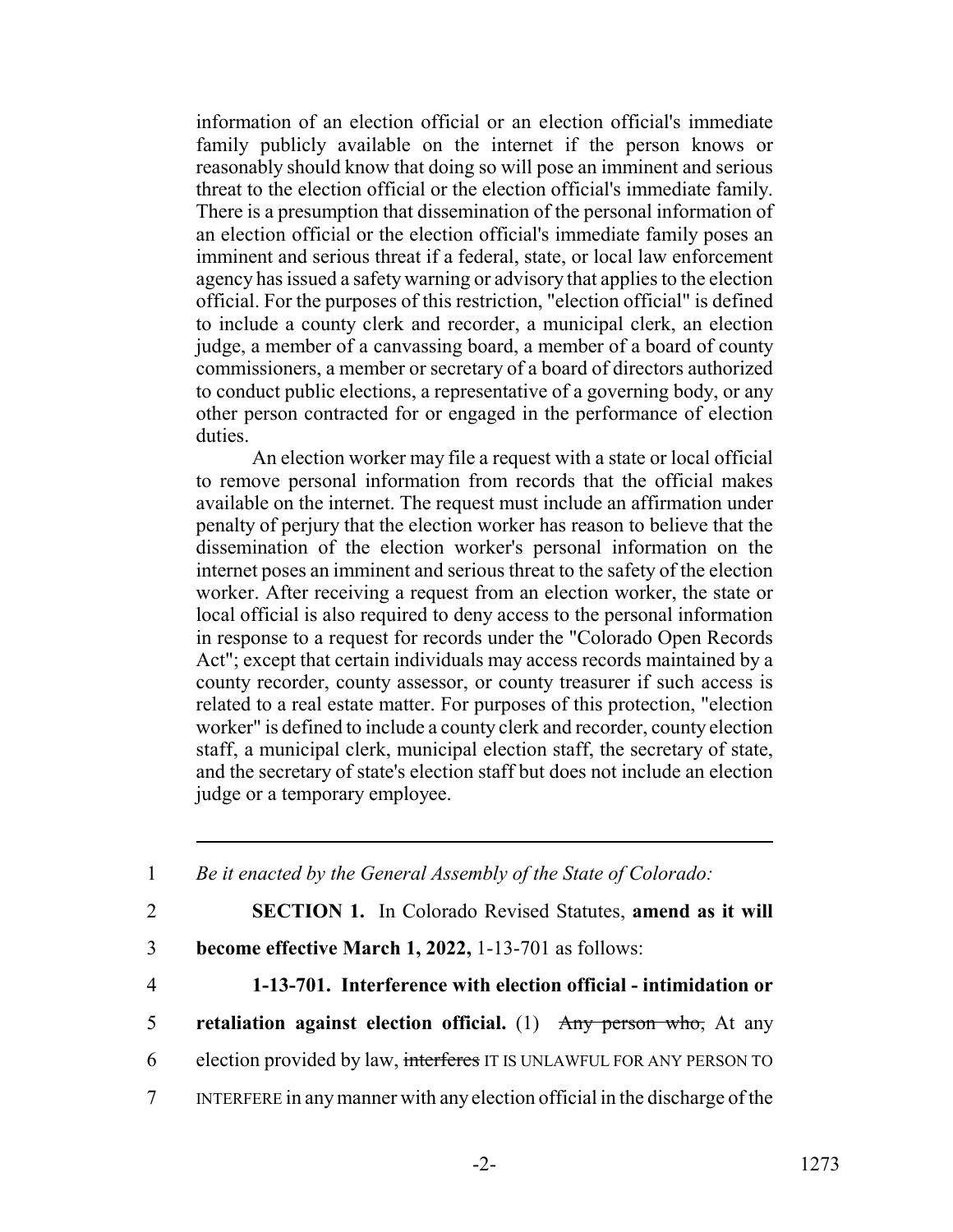1 election official's duty or who induces TO INDUCE any election official to violate or refuse to comply with the election official's duty or any law 3 regulating the same. upon conviction shall be punished as provided in section 1-13-111.

 (2) IT IS UNLAWFUL FOR ANY PERSON, WHETHER VERBALLY, IN 6 WRITING, OR IN PERSON, TO THREATEN, COERCE, OR INTIMIDATE AN ELECTION OFFICIAL WITH THE INTENT TO:

8 (a) IMPEDE OR INTERFERE WITH THE OFFICIAL WHILE THE OFFICIAL IS ENGAGED IN THE PERFORMANCE OF THE OFFICIAL'S DUTIES; OR

 (b) RETALIATE AGAINST THE OFFICIAL ON ACCOUNT OF THE OFFICIAL'S PERFORMANCE OF THE OFFICIAL'S DUTIES.

 (3) THIS SECTION DOES NOT APPLY TO AN ENFORCEMENT ACTION TAKEN PURSUANT TO SECTION 1-1-107 OR 1-1.5-104 OR TO AN ENFORCEMENT ACTION TAKEN BY A DESIGNATED ELECTION OFFICIAL AGAINST AN ELECTION JUDGE FOR A VIOLATION OF A STATUTE, A RULE PROMULGATED BY THE SECRETARY OF STATE, OR THE ELECTION JUDGE'S OATH.

 (4) UPON CONVICTION, A PERSON WHO VIOLATES THIS SECTION SHALL BE PUNISHED AS PROVIDED IN SECTION 1-13-111.

 **SECTION 2.** In Colorado Revised Statutes, **add** 18-9-313.5 as follows:

 **18-9-313.5. Personal information on the internet - election officials - definitions.** (1) AS USED IN THIS SECTION, UNLESS THE CONTEXT OTHERWISE REQUIRES:

 (a) "ELECTION DUTIES" MEANS ACTIVITIES REQUIRED OR AUTHORIZED BY LAW TO CONDUCT PUBLIC ELECTIONS PURSUANT TO THE 27 "UNIFORM ELECTION CODE OF 1992", ARTICLES 1 TO 13 OF TITLE 1; THE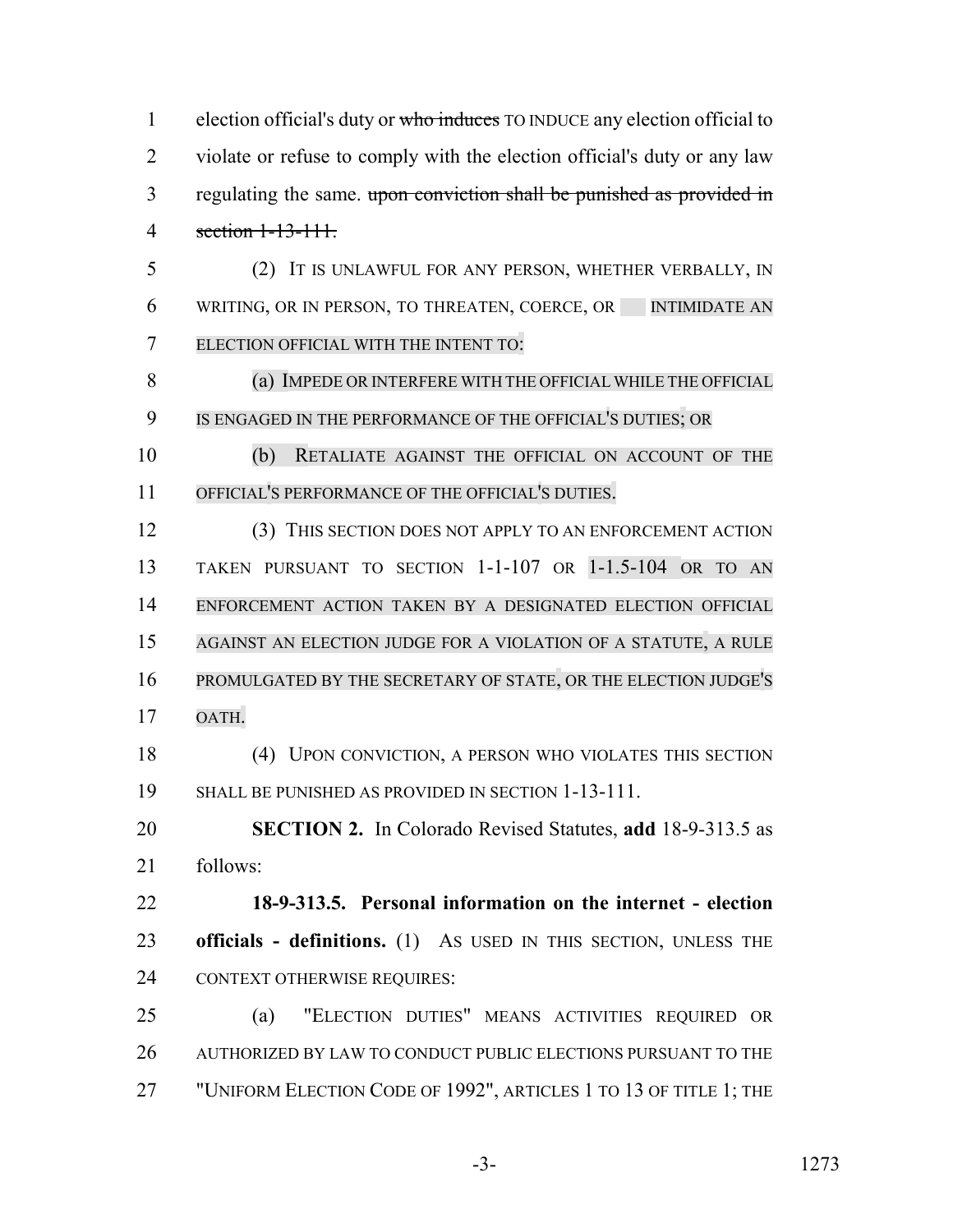"COLORADO LOCAL GOVERNMENT ELECTION CODE", ARTICLE 13.5 OF TITLE 1; THE "COLORADO MUNICIPAL ELECTION CODE OF 1965", ARTICLE 3 10 OF TITLE 31; OR PARTS 8 AND 9 OF ARTICLE 1 OF TITLE 32.

 (b) "ELECTION OFFICIAL" MEANS A COUNTY CLERK AND RECORDER, A MUNICIPAL CLERK, AN ELECTION JUDGE, A MEMBER OF A CANVASSING BOARD, A MEMBER OF A BOARD OF COUNTY COMMISSIONERS, A MEMBER OR SECRETARY OF A BOARD OF DIRECTORS AUTHORIZED TO CONDUCT PUBLIC ELECTIONS, A REPRESENTATIVE OF A GOVERNING BODY, OR ANY OTHER PERSON CONTRACTING FOR OR ENGAGED IN THE PERFORMANCE OF ELECTION DUTIES. "ELECTION OFFICIAL" INCLUDES ANY PERSON WHO IS AN ELECTION WORKER.

 (c) "ELECTION WORKER" MEANS A COUNTY CLERK AND RECORDER, A PERSON CURRENTLY EMPLOYED BY A COUNTY TO PERFORM ELECTION DUTIES, A MUNICIPAL CLERK, A PERSON CURRENTLY EMPLOYED BY A MUNICIPAL GOVERNMENT TO PERFORM ELECTION DUTIES, THE SECRETARY OF STATE, AND A PERSON CURRENTLY EMPLOYED BY THE SECRETARY OF STATE TO PERFORM ELECTION DUTIES. "ELECTION WORKER" DOES NOT 18 INCLUDE AN ELECTION JUDGE OR A TEMPORARY EMPLOYEE OF A COUNTY, MUNICIPAL GOVERNMENT, OR THE SECRETARY OF STATE.

20 (d) "EXEMPT PARTY" MEANS ANY PARTY TO THE RECORD, A SETTLEMENT SERVICE, A TITLE INSURANCE COMPANY, A TITLE INSURANCE AGENCY, A MORTGAGE SERVICER OR A MORTGAGE SERVICER'S QUALIFIED AGENT, OR AN ATTORNEY LICENSED AND IN GOOD STANDING IN THE STATE OFCOLORADO TO PRACTICE LAW AND WHO IS ENGAGED IN A REAL ESTATE MATTER.

(e) "IMMEDIATE FAMILY" MEANS:

(I) AN ELECTION OFFICIAL'S SPOUSE, CHILD, OR PARENT; OR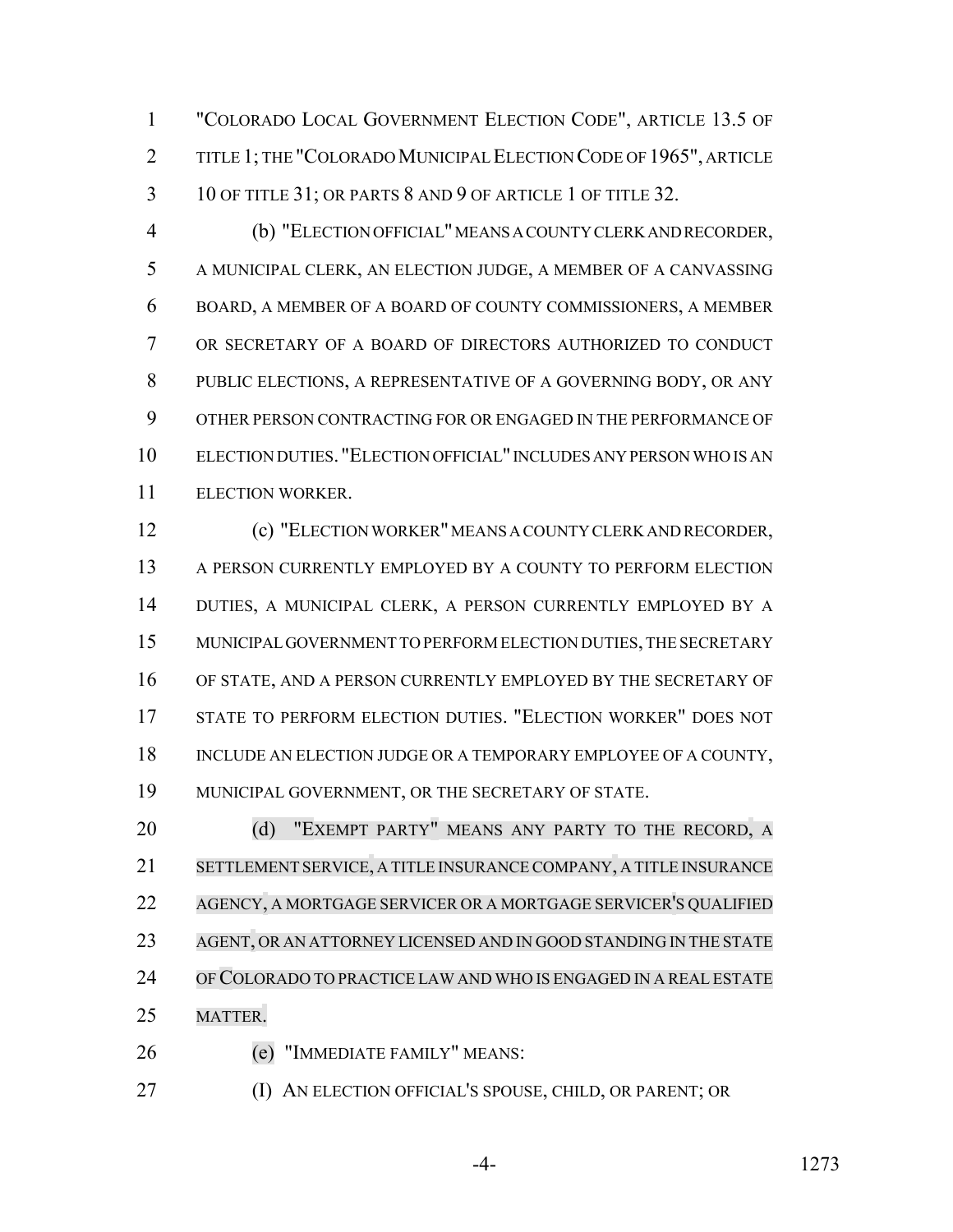(II) ANY OTHER PERSON WHO LIVES IN THE SAME RESIDENCE AS 2 THE ELECTION OFFICIAL.

 (f) "MORTGAGE SERVICER" HAS THE SAME MEANING AS SET FORTH IN SECTION 5-21-103 (4).

 (g) "PERSONAL INFORMATION" MEANS A PERSON'S HOME ADDRESS, HOME TELEPHONE NUMBER, PERSONAL MOBILE TELEPHONE NUMBER, PAGER NUMBER, OR PERSONAL E-MAIL ADDRESS; A PHOTOGRAPH OF A PERSON; DIRECTIONS TO A PERSON'S HOME; OR A PHOTOGRAPH OR DESCRIPTION OF A PERSON'S HOME, VEHICLE, OR VEHICLE LICENSE PLATE. (h) "SETTLEMENT SERVICE" MEANS A SERVICE LISTED IN SECTION

11 10-11-102 (6.7)(a) TO  $(6.7)(f)$ .

 (i) "TITLE INSURANCE AGENCY" HAS THE SAME MEANING AS SET FORTH IN SECTION 10-11-102 (8.5).

 (j) "TITLE INSURANCE COMPANY" HAS THE SAME MEANING AS SET FORTH IN SECTION 10-11-102 (10).

 (2) (a) IT IS UNLAWFUL FOR A PERSON TO KNOWINGLY MAKE AVAILABLE ON THE INTERNET PERSONAL INFORMATION ABOUT AN ELECTION OFFICIAL OR AN ELECTION OFFICIAL'S IMMEDIATE FAMILY IF THE DISSEMINATION OF PERSONAL INFORMATION POSES AN IMMINENT AND SERIOUS THREAT TO THE SAFETY OF THE ELECTION OFFICIAL OR THE ELECTION OFFICIAL'S IMMEDIATE FAMILY AND THE PERSON MAKING THE INFORMATION AVAILABLE ON THE INTERNET KNOWS OR REASONABLY 23 SHOULD KNOW OF THE IMMINENT AND SERIOUS THREAT.

 (b) A VIOLATION OF THIS SUBSECTION (2) IS A CLASS 1 MISDEMEANOR.

27 (3) (a) AN ELECTION WORKER MAY SUBMIT A WRITTEN REQUEST

-5- 1273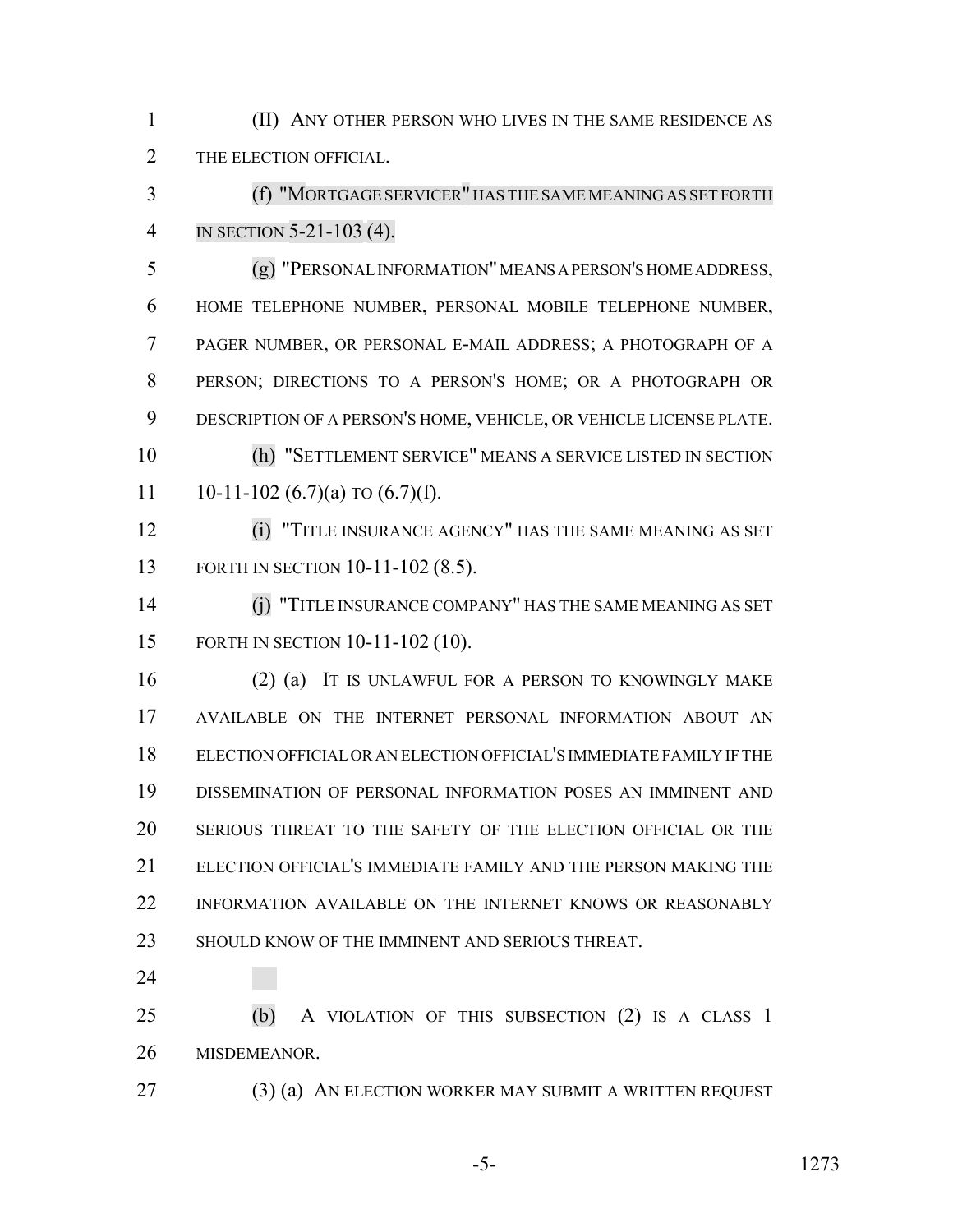PURSUANT TO SUBSECTION (3)(b) OF THIS SECTION TO A STATE OR LOCAL GOVERNMENT OFFICIAL TO REMOVE THE ELECTION WORKER'S PERSONAL INFORMATION FROM RECORDS THAT ARE AVAILABLE ON THE INTERNET.IF A STATE OR LOCAL GOVERNMENT OFFICIAL RECEIVES THE WRITTEN REQUEST, THEN THE STATE OR LOCAL GOVERNMENT OFFICIAL SHALL NOT KNOWINGLY MAKE AVAILABLE ON THE INTERNET PERSONAL INFORMATION ABOUT THE ELECTION WORKER.

 (b) AN ELECTION WORKER'S WRITTEN REQUEST TO A STATE OR LOCAL GOVERNMENT OFFICIAL TO REMOVE PERSONAL INFORMATION FROM RECORDS THAT THE OFFICIAL MAKES AVAILABLE ON THE INTERNET MUST INCLUDE:

### **(I) THE ELECTION WORKER'S FULL NAME AND HOME ADDRESS;**

 (II) EVIDENCE THAT THE PERSON SUBMITTING THE REQUEST IS AN ELECTION WORKER; AND

 (III) AN AFFIRMATION STATING UNDER PENALTY OF PERJURY THAT THE ELECTION WORKER SUBMITTING THE REQUEST HAS REASON TO BELIEVE THAT THE DISSEMINATION OF THE PERSONAL INFORMATION CONTAINED IN THE RECORDS THAT THE OFFICIAL MAKES AVAILABLE ON THE INTERNET POSES AN IMMINENT AND SERIOUS THREAT TO THE SAFETY 20 OF THE ELECTION WORKER.

**(c) AN EXEMPT PARTY MAY ACCESS A RECORD THAT INCLUDES**  INFORMATION OTHERWISE SUBJECT TO REDACTION PURSUANT TO 23 SUBSECTION (3)(b) OF THIS SECTION AND THAT IS MAINTAINED BY THE 24 COUNTY RECORDER, COUNTY ASSESSOR, OR COUNTY TREASURER IF THE PERSON SEEKING ACCESS TO THE RECORD PROVIDES EVIDENCE AND AN AFFIRMATION UNDER PENALTY OF PERJURY THAT THEY ARE AN EXEMPT PARTY.